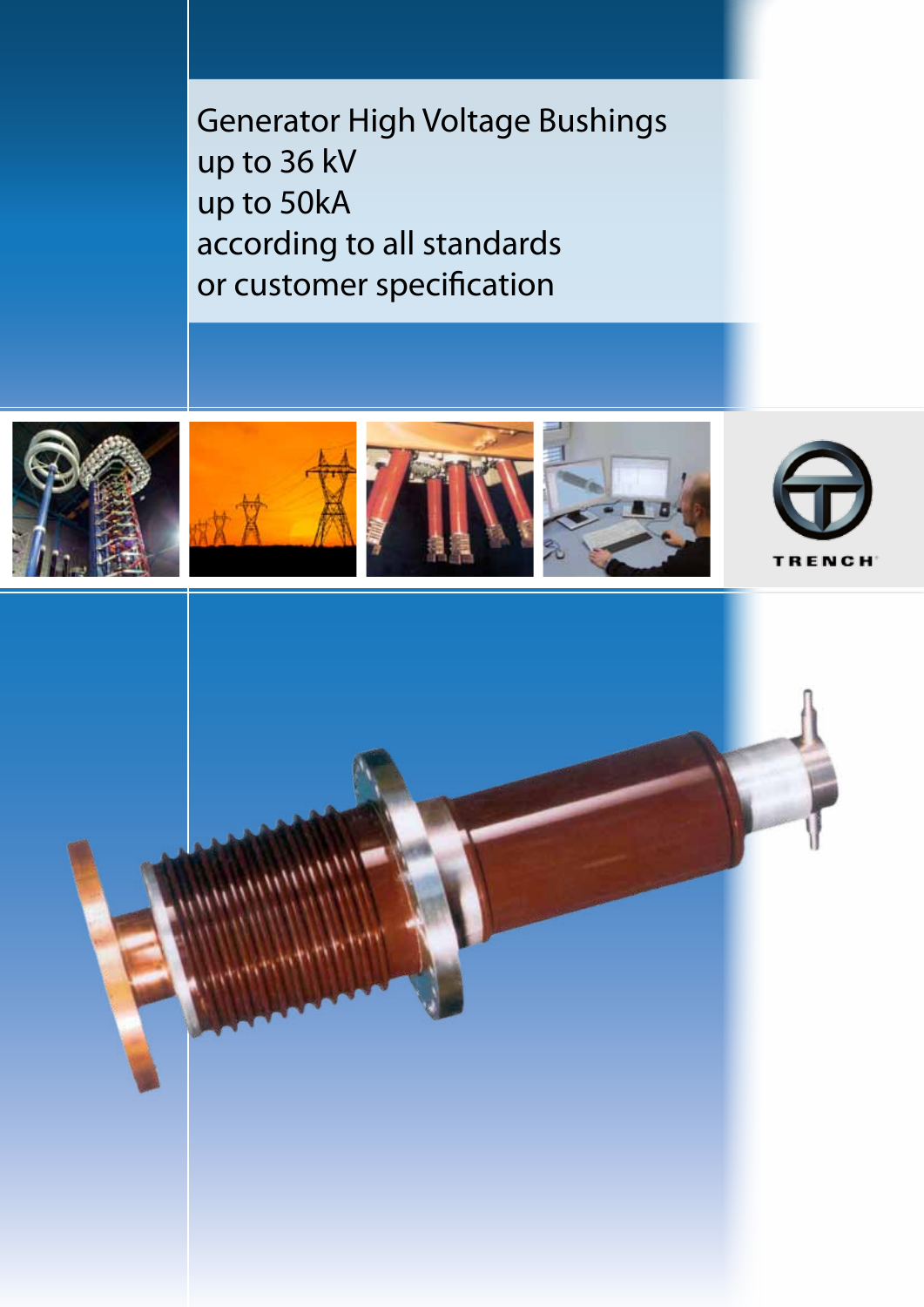# **High voltage bushings for Generator**



### **Application:**

**Generator bushings are used for leading the current induced in the stator-windings through the pressurized, hydrogen-gas tight, earthed generator housing.** 

### **Trench RIG technology** are used the current induced in  $\mathbf{F}$ **(Resin Impregnated FiberGlass) the stational state of pressurized, hydrogen-gas tight, and pressurized, and**

The active part consists of a solid core, made of fiberglass **reinforced epoxy resin, impregnated under vacuum. Trench RIG technology**

- **Low partial discharge and power loss factor**
- **The active part consists of a solid core, made of a solid core, made of a solid core, made of**  $\mathbf{r}$
- **F High resistance to mechanical stress**

#### **Features: - Excellent behavior in temperature Low partial discharge and power loss factors**

- **Experience in bushing manufacture for more than 40 years. - High resistance to mechanical stress**
	- **More than 10.000 Generator bushings in service.**
- **Easy interchangeability with old bushing existing designs, Features:** dimensions may be chosen in order to secure direct interfacing with all generator designs.
- **Excellent long term stability due to extremely low partial discharge and power loss factor (PD ≤ 10 pC at 1.05 Ur / √3**;  $T = 100$  **CCC** at 1.05 Ur  $1/\sqrt{3}$ **interfacing with all generator designs.**
- **Epoxy resin tube providing high impact resistance and excellent behavior in temperature (Class F = 155°C) discription of power loss factor**  $\overline{\mathbf{C}}$  **at 1.05 U**
- **Paint cover on the active part : no real utility of porcelain Tanδ ≤ 0.060 at 1.05 Ur / √3) mounting (porcelain on request) Epoxy resin tube providing high impact resistance and**
- **► Flange made of aluminum (non magnetic steel on request)**
- **∕ Very good mechanical static and vibrations withstand.**
- **Proven high electrical withstand against impulse test. mounting (porcelain on request)**
- **Tightness is guaranteed by O-rings : no leakage due to Flange made of aluminum (non magnetic steel on request) Pressure in the bushing. Very good means with static and vibrations with static and vibrations with static and vibrations with static and vibrations with**  $\mathbf{v}$
- $\checkmark$  Fast and easy maintenance of our bushings during **refurbishment of the generator, also after 20 years of service. Tightness is guaranteed by O-rings : no leakage due to**

### **Fast and Exertified ISO 9001 refurbishment of the generator, also after 20 years of service.**

**pressure in the bushing.**

# **Certified ISO 14001**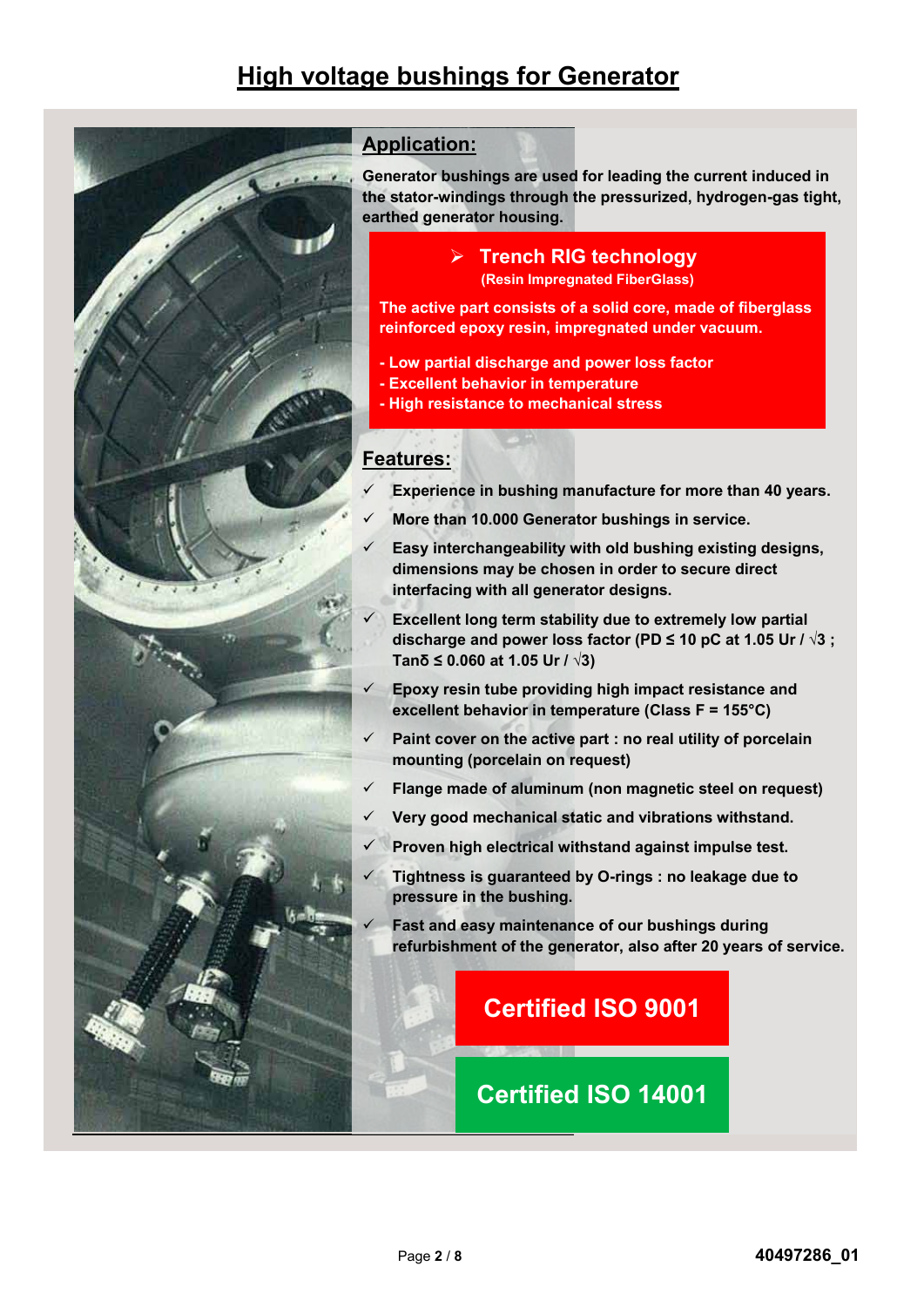# **High voltage bushings for Generator**



# **Design**

### **Air side connection**

Copper with silver plated connecting area<br> *Copper* 

**Cover (when porcelain)** 

### **Tightening nut**

#### **O-ring Cover (when porcelain)**

Ensure the tightness between in- and out-side of the bushing.

#### **Porcelain insulator (on request)** Ensure the tightness between in- and out-side of

### **Flange**

Mounting flange made of corrosion-free aluminum alloy (or non-magnetic stainless steel on request). Glued-shrunk on the insulation tube and machined to ensure an excellent seal between the bushing **Flange** and the generator housing.<br>Mounting flange made of corresponding flange made of corresponding to the corresponding of the corresponding o

#### **O-ring**  $\lim_{\alpha\to 0} \frac{1}{\alpha} \int_{-\infty}^{\infty} \frac{1}{\alpha} \, \mathrm{d}x$

Redundant O-ring to ensure tighness between reduridant  $\sigma$  might ensure agriness between bushing

### **Active part / Insulation tube**

Active part made out of fiberglass reinforced epoxy resin with one earthed layer foil to control the electrical field radially and axially. Temperature class F (155°C)

Active part made out of fiberglass reinforced epoxy

### **Copper conductor**

copper conductor made out of oxygen free copper  $\frac{3}{2}$  conductor made caller  $\frac{3}{2}$ 

## **Guiding/Centering ring**

The centering ring maintains the insulation tube centered with the copper conductor and allows coaxial thermal expansion without stress.  $\sim$  concerng may maintain  $\sim$ 

### **Gas side connection**<br>The centering maintains the insulation tube

Copper with silver plated connecting area pper with enver plated connecting area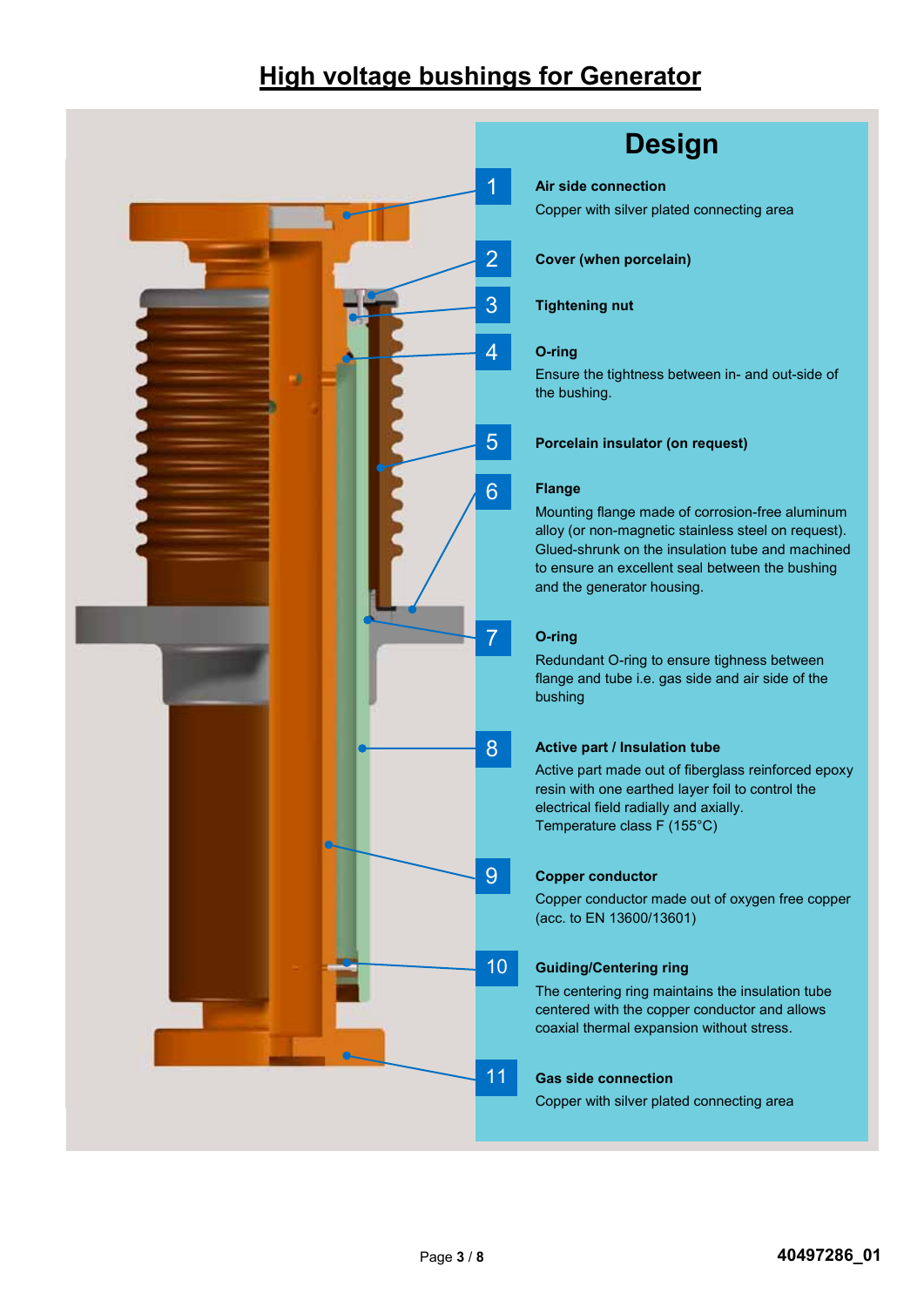### **Design**

The main conductor (9) is made out of oxygen free copper (acc. to EN 1600/13601) with silver plated connecting areas. The supporting insulation tube (8) is a vacuum impregnated, glassfiber reinforced epoxy resin (temperature class F : 155°C). Both parts are assembled at the air side through a tightening cone **Design** including an O-ring gasket (4). A tightening nut (3) ensures a gastight immobilization of the whole assembly.

The space between the conductor and the insulating tube is filled with the hydrogen gas of the generator. The ence space connection the connection the the including data to the connecting the supporting connection the supporting increases the pressure on the tightness gasket (4). The insulation tube is supported at the gas-end by a guiding disc  $(10)$  which allows the current lead to expand in both directions without stressing the gasketing area (4). The active part is not in contact with the conductor and will age very slowly.  $\mathsf{wly.}$  The space between the insulating tube is filled with the filled with the generator. The generator. The generator. The generator. The generator. The generator. The generator. The generator. The generator. The ge

The fixing flange (6) is made out of antimagnetic metal. It is glued-shrunk onto the insulation tube. An O-ring (7) ensures the tightness between both parts. Depending on the voltage, the insulating tube is electrically graded in order to grant a homogeneous field distribution.<br>' where  $\alpha$  is not a homogeneous field distribution.

The material is, up to a large extend, impervious to humidity and needs no additional protection while used in dry or moderately humid places. For unfavorable climatic conditions or heavily polluted environment, the ing of interesting training protection of anti-termine commence on the voltage, permeters commenced, the tight mediation take may be pressed by a graced and greener personal (s) as the alleger the pressure-<br>pressure-stressed by the hydrogen gas, and in case of breaking, it can be interchanged without removing the bushing from the generator. The material is, up to a large extend, in protection which while used in the material protection while used in the material protection while used in the material protection while used in the mat

#### **Standards** pressure-stressed by the hydrogen gas, and in case of breaking, it can be interchanged without removing the hydrogen gas, and in case of breaking, it can be interchanged without removing the moving the second without remov

TRENCH Generator Bushings are specified and tested according to latest IEC 60137, DIN 48124, ANSI/IEEE or customer specification.

The dimensions depend on the specified rated and test values. The dimensions may be chosen in order to secure direct interfacing with all generator designs. Trench Generator Bushings are specified and tested and tested and tested and tested and tested and tested and <br>IEEEE 60137, Din 48124, ANSI/IEEE 4124, ANSI/IEEE 4124, ANSI/IEEE 4124, ANSI/IEEE 4124, ANSI/IEEE 4124, ANSI/I

The current load is depending on cooling medium temperature, pressure and flow, as well as on connection design, to be defined between the buyer and the manufacturer.  $T_{\rm eff}$  is dimensions depend on the specified rate dimensions may be chosen in order to dimensions may be chosen in order to  $T_{\rm eff}$ 

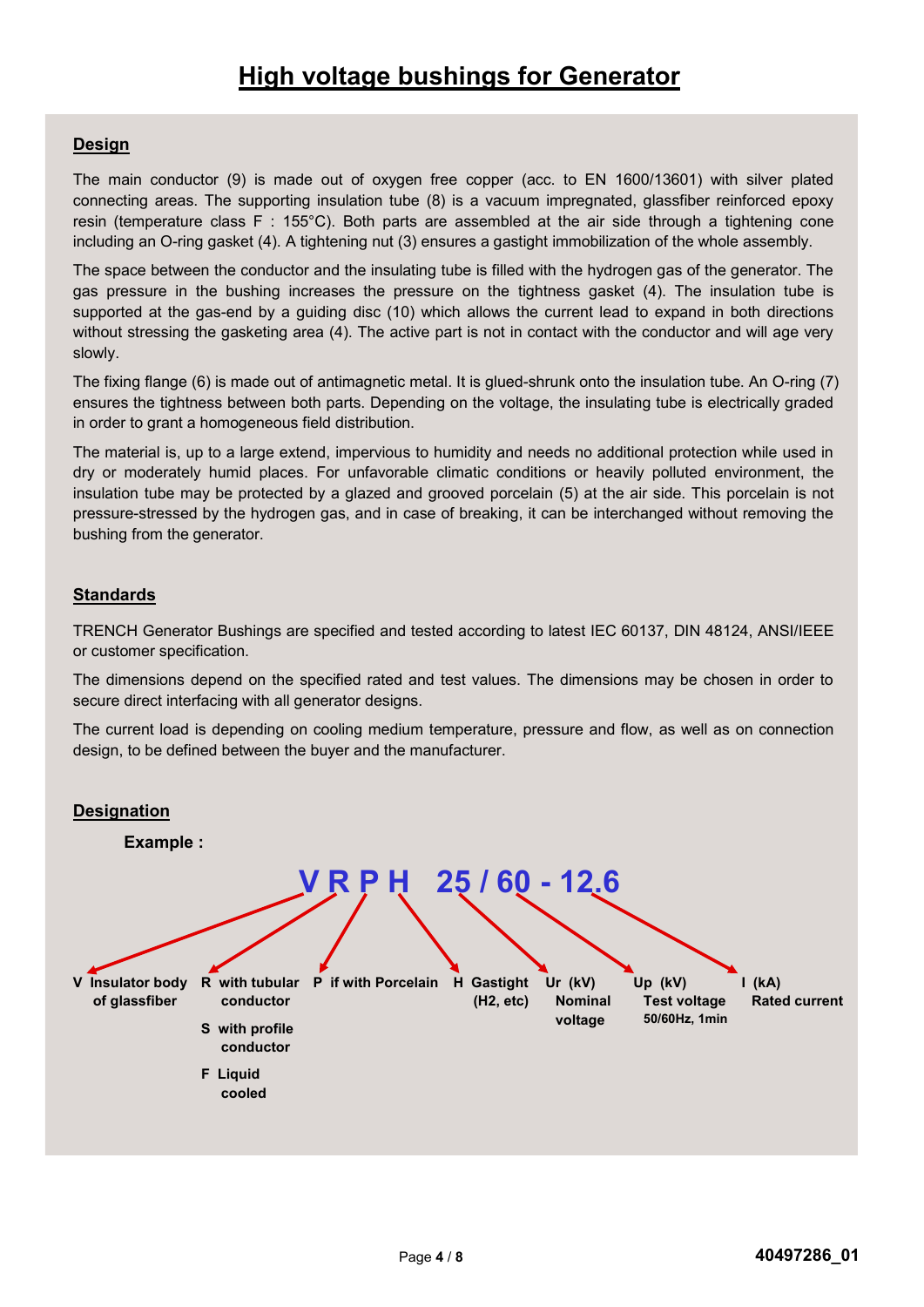## **Natural cooled – up to 19 kA**

Service and cooling conditions as per DIN 48124, part.1 in vertical to horizontal service position. Connecting areas silver plated ≥5µm ; Rated voltage up to 36 kV. **Natural cooled – up to 19 kA**



|                 | Standard   | Nominal | Phase to earth | <b>Test Voltage</b> | Impulse       |
|-----------------|------------|---------|----------------|---------------------|---------------|
| $A \oplus B$    |            | Voltage | Voltage (kV)   | (kV)                | Voltage (kV)  |
|                 |            | (kV)    |                | 50/60 Hz, 1 min     | $1.2/50\mu s$ |
|                 |            | 12      |                | 28                  | 75            |
| <b>ATTITUDE</b> | <b>IEC</b> | 17.5    |                | 38                  | 95            |
|                 | 60137      | 24      |                | 50                  | 15            |
|                 |            | 36      | 21             | 70                  | 170           |
|                 | <b>DIN</b> | 14.5    | 9.2            | 45                  | 95            |
|                 | 48124      | 19.1    | 12.1           | 59                  | 120           |

Examples :

| <b>Rated Voltage</b> | Test voltage | Impulse voltage | <b>Rated Current</b> | Standard                   |
|----------------------|--------------|-----------------|----------------------|----------------------------|
| <b>kV</b>            | <b>kV</b>    | <b>kV</b>       | <b>kA</b>            |                            |
| 17,5                 | 45           | 95              |                      | DIN 48124-1                |
| 17,5                 | 45           | 95              |                      | DIN 48124-1                |
| 17,5                 | 45           | 95              | $\overline{7}$       | <b>IEC 60137</b>           |
| 24                   | 50           | 125             | 5                    | <b>IEC 60137</b>           |
|                      |              |                 |                      |                            |
| 19                   | 59           | 120             |                      | <b>IEC 60137</b>           |
| 20                   | 61.5         | 125             | 12.5                 | <b>IEC 60137</b>           |
| 21.5                 | 57           | 120             | 5.5                  | IEC 60137 /<br>DIN 48124-1 |
| 25                   | 60           | 150             | 6.6                  | <b>IEC 60137</b>           |
|                      |              |                 |                      |                            |
|                      |              | 50/60 Hz, 1min. | $1,2/50$ µs          |                            |

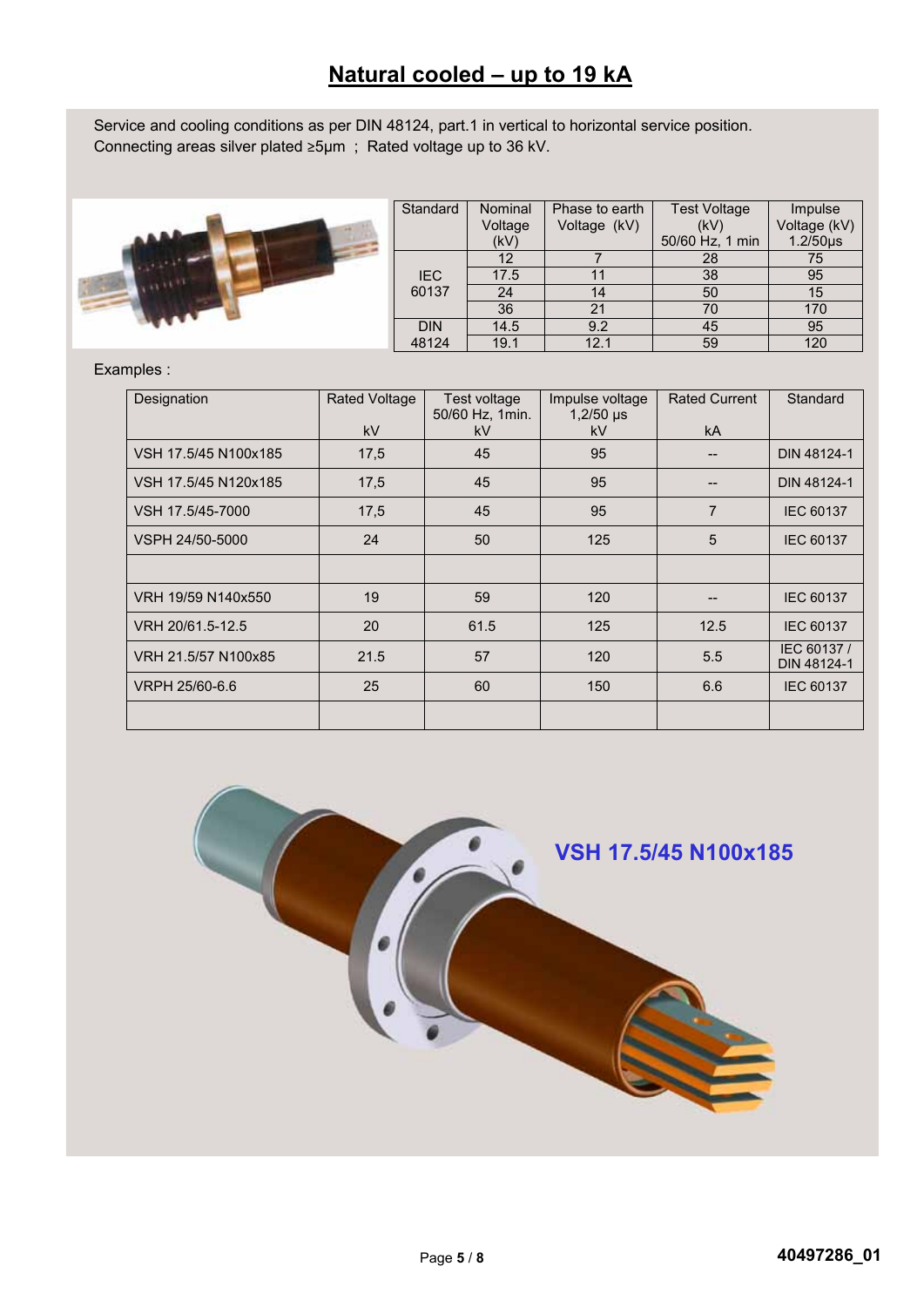## **Gas cooled – up to 35 kA**

Current load depending on the coolant gas temperature and speed, as well as on the connection design, to be defined between the buyer and the manufacturer

demied between the buyer and the mandiacturer<br>Connecting areas silver plated ≥5µm ; Rated voltage up to 36 kV.



### Examples :

| Designation          | <b>Rated Voltage</b><br>kV | Test voltage<br>50/60 Hz, 1min.<br>kV | Impulse voltage<br>$1,2/50$ µs<br>kV | <b>Rated Current</b><br>kA | Standard                   |
|----------------------|----------------------------|---------------------------------------|--------------------------------------|----------------------------|----------------------------|
|                      |                            |                                       |                                      |                            |                            |
| VRH 16/38-10         | 16                         | 38                                    | 95                                   | 10                         | <b>IEC 60137</b>           |
| VRH 17.5/45 N120x430 | 17.5                       | 45                                    | 95                                   | $\overline{7}$             | <b>IEC 60137</b>           |
| VRH 18.8/54-15       | 18,8                       | 54                                    | 95                                   | 15                         | DIN 48124-3                |
| VRH 19.1 G -110x185  | 19,1                       | 59                                    | 120                                  |                            | DIN 48124-3                |
| VRH 19.1/54-15       | 19,1                       | 54                                    | 95                                   | 15                         | <b>IEC 60137</b>           |
| VRPH 21/65-16        | 21                         | 65                                    | 125                                  | 16                         | <b>IEC 60137</b>           |
| VRH 23.3 GC120x570   | 23.3                       | 72                                    | 145                                  |                            | IEC 60137 /<br>DIN 48124-3 |
| VRPH 25/60-35        | 25                         | 60                                    | 150                                  | 35                         | <b>IEC 60137</b>           |
| VRH 26/79.5-31       | 26                         | 79.5                                  | 159                                  | 31                         | IEC 60137 /<br>DIN 48124-3 |
| VRPH 27/82.5-25      | 27                         | 82.5                                  | 170                                  | 25                         | <b>IEC 60137</b>           |



Impulse

 $\frac{1.2/50 \text{ }\mu\text{s}}{95}$ 

170  $120$ 150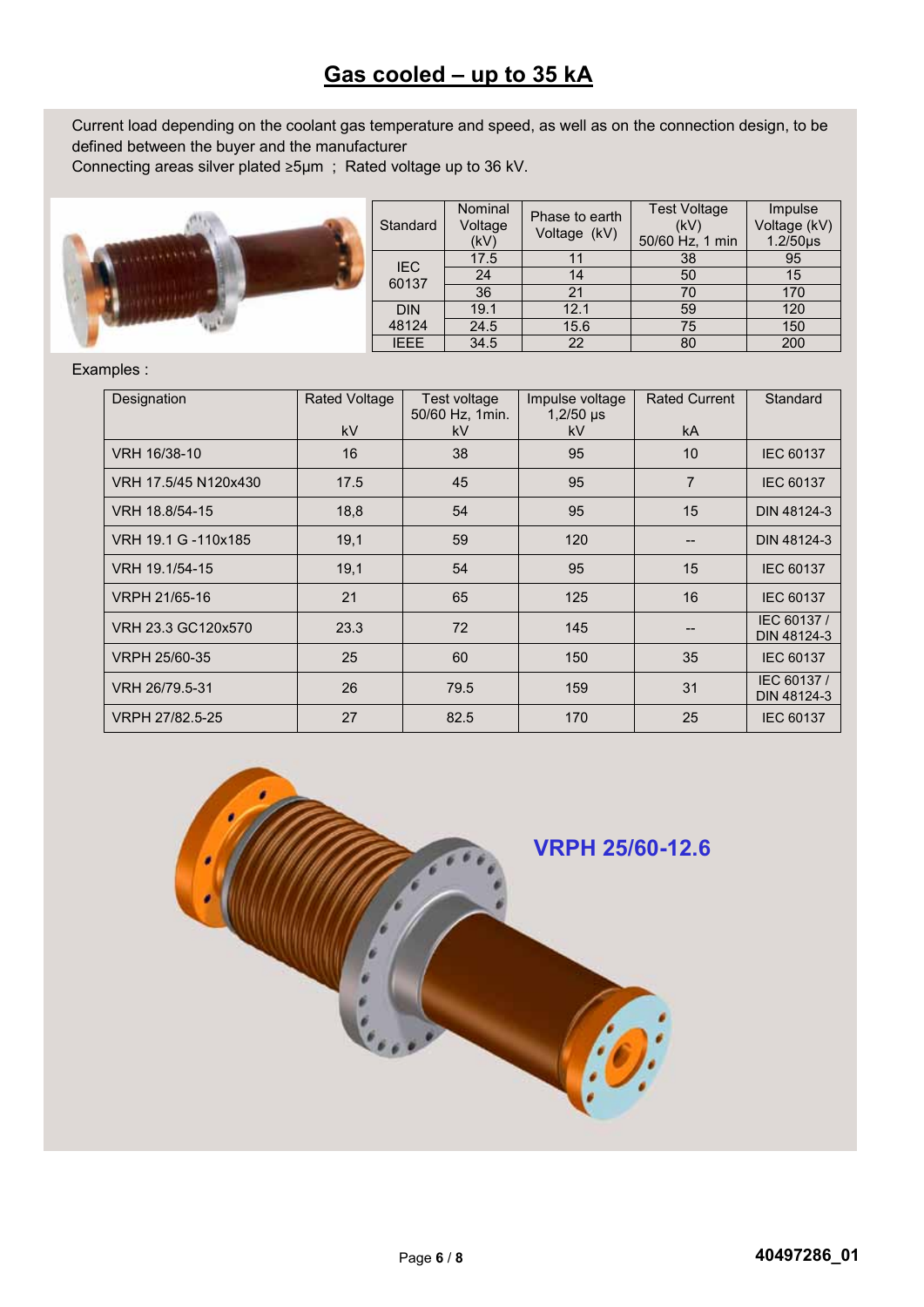# **Liquid cooled - up to 50 kA**

Current load depending on the temperature, flow rate and guidance of the coolant, as well as on the connection design, to be defined between the buyer and the manufacturer **Connecting areas silver plated ≥5µm**; Rated voltage up to 36 kV.



|                  | Standard    | Nominal<br>Voltage<br>(kV) | Phase to earth<br>Voltage (kV) | <b>Test Voltage</b><br>(kV)<br>50/60 Hz, 1 min | Impulse<br>Voltage (kV)<br>$1.2/50\mu s$ |
|------------------|-------------|----------------------------|--------------------------------|------------------------------------------------|------------------------------------------|
| <b>Address A</b> | <b>IEC</b>  | 24                         |                                | 50                                             | 15 <sub>1</sub>                          |
|                  | 60137       | 36                         |                                | 70                                             | 170                                      |
|                  | <b>DIN</b>  | 24.5                       | 15.6                           | 75                                             | 150                                      |
|                  | 48124       | 27.8                       | 17.7                           | 85                                             | 170                                      |
|                  | <b>IEEE</b> | 34.5                       | 22                             | 80                                             | 200                                      |
|                  |             |                            |                                |                                                |                                          |

### Examples :

| Designation             | <b>Rated Voltage</b> | Test voltage<br>50/60 Hz, 1min. | Impulse voltage<br>$1,2/50 \,\mu s$ | <b>Rated Current</b> | Standard                   |
|-------------------------|----------------------|---------------------------------|-------------------------------------|----------------------|----------------------------|
|                         | kV                   | kV                              | kV                                  | kA                   |                            |
| VFH 23.1 LC-120Mx600    | 23.1                 | 71                              | 142                                 |                      | <b>IEC 60137</b>           |
| VFH 24/73.5-33          | 24                   | 73.5                            | 170                                 | 33                   | <b>IEC 60137</b>           |
| VFH 24.5 LC-120Mx650    | 24.5                 | 75                              | 150                                 |                      | IEC 60137 /<br>DIN 48124-2 |
| VFPH 25/60-34           | 25                   | 60                              | 150                                 | 34                   | <b>IEC60137</b>            |
| VFH 27/82.5 LC-150Mx800 | 27                   | 82.5                            | 170                                 | 36                   | DIN48124-2                 |
| VFH 27.8 LC-120Mx455    | 27.8                 | 85                              | 170                                 |                      | IEC 60137/<br>DIN 48124-2  |
| VFH 30/75 LC120Mx610    | 30                   | 75                              | 150                                 |                      | IEC 60137 /<br>DIN 48124-2 |
| VFPH 30/80-35           | 30                   | 80                              | 200                                 | 35                   | <b>IEC 60137</b>           |
| VFH 36/76.5-43          | 36                   | 76.5                            | 170                                 | 43                   | <b>IEC 60137</b>           |
| VFH 36/82.5-47          | 36                   | 82.5                            | 170                                 | 47                   | <b>IEC 60137</b>           |